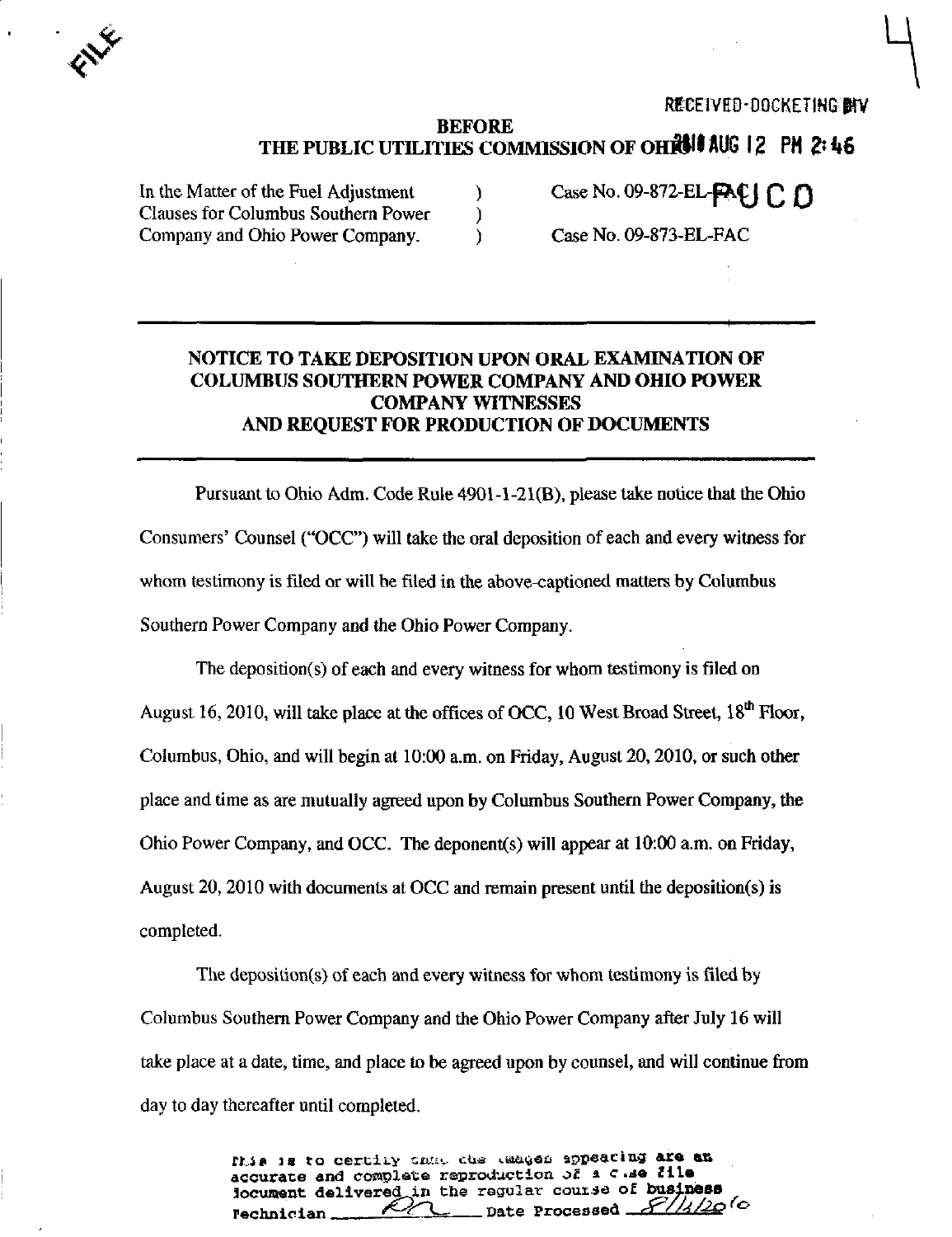All the depositions will be taken by a person authorized to administer oaths in the place where the depositions are taken.

Parties are invited to attend and cross-examine. The deposition(s) will be taken of the aforementioned deponent(s) on relevant topics within the scope of these proceedings, including but not limited to, the subject matter of the deponent's testimony or the deponent's knowledge and expertise with the subject matter of this proceeding. The depositions will be taken upon oral examination (as upon cross-examination) before an officer authorized by law to take depositions and will continue from day to day, except for holidays and weekends, until completed.

Pursuant to Ohio Adm. Code Rules  $4901-1-21(E)$  and  $4901-1-20$ , each deponent is requested to produce at the time of his (or her) deposition all documents relating to his (or her) testimony or the deponent's knowledge and expertise with the subject matter of these proceedings and/or the deponent's responses to discovery, including, but not limited to, the results of any studies done for these proceedings and any backup documentation, including raw data, for those studies.

 $\overline{2}$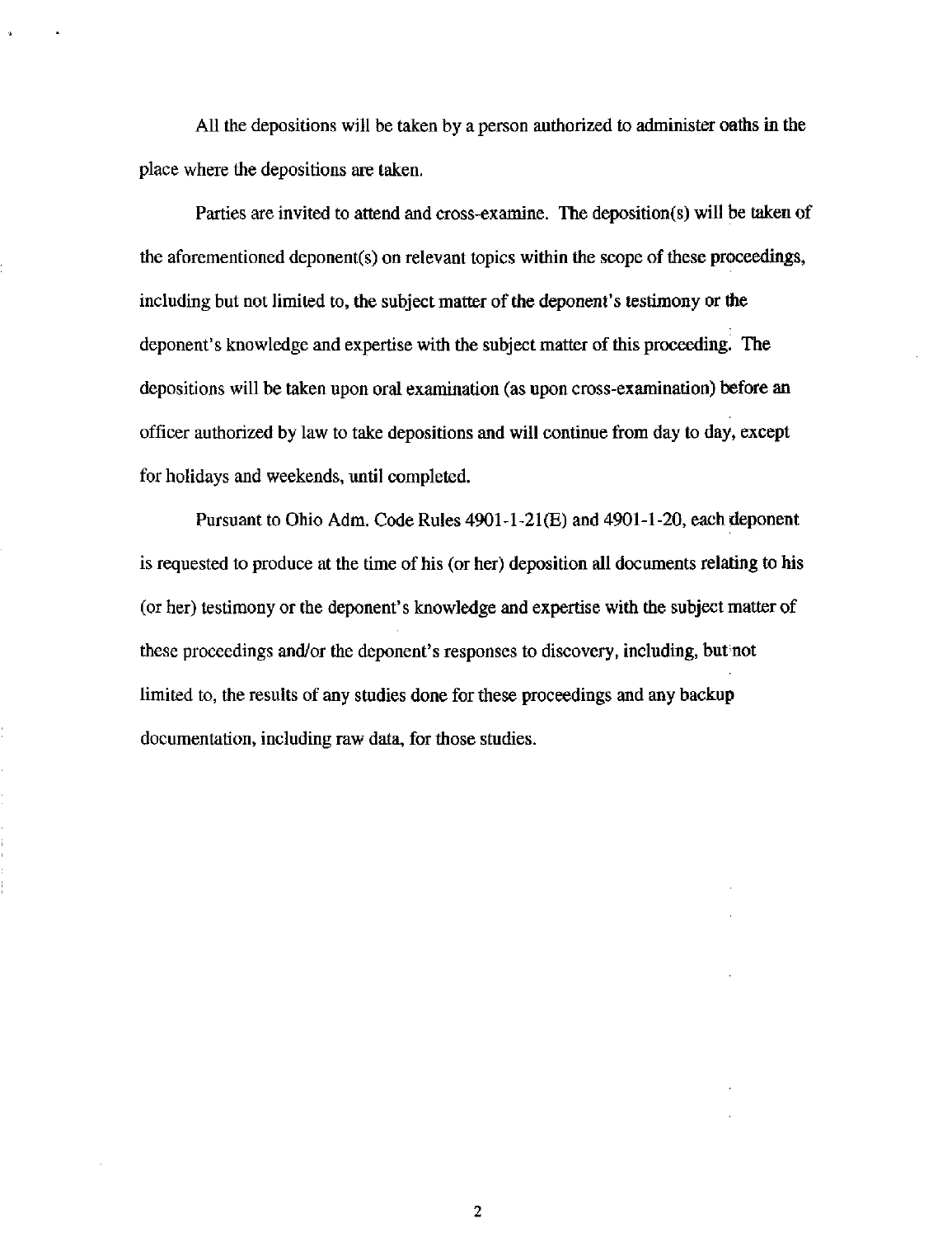Respectfully submitted,

JANINE L. MIGDEN-OSTRANDER CONSUMERS' COUNSEL 2

Michael E. Idzkowski, Counsel of Record Jeffrey L. Small Assistant Consumers' Coupsel

Office of the Ohio Consumers' Counsel 10 West Broad Street, Suite 1800 Columbus, Ohio 43215-3485 614-466-8574 (Telephone) [idzkowski@occ.state.oh.us](mailto:idzkowski@occ.state.oh.us)  small@occ.state.oh.us